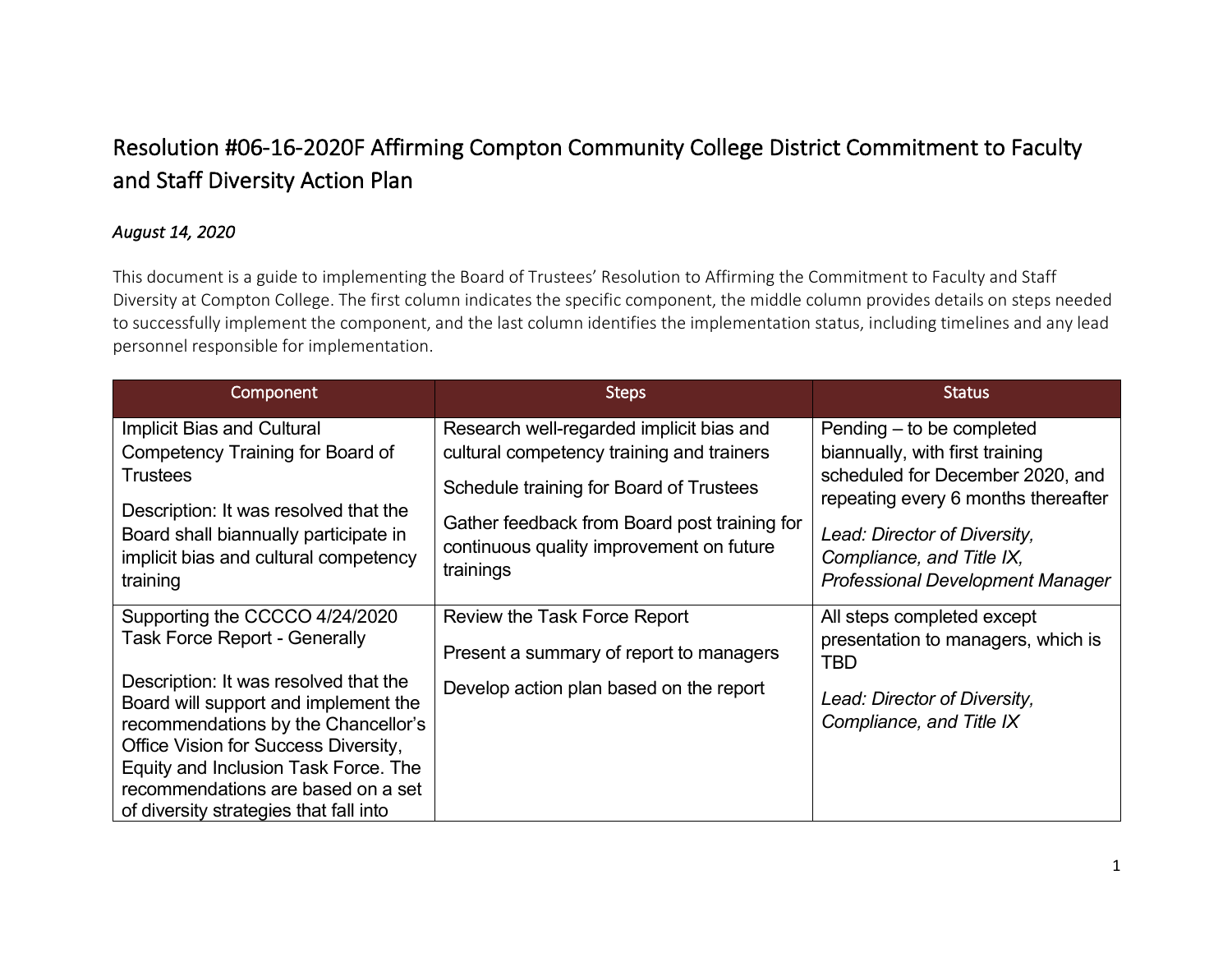| Component                                                                  | <b>Steps</b>                                                                            | <b>Status</b>                                                                                                |
|----------------------------------------------------------------------------|-----------------------------------------------------------------------------------------|--------------------------------------------------------------------------------------------------------------|
| three main categories: institutional,<br>interactional, and individual     |                                                                                         |                                                                                                              |
| Supporting the CCCCO 4/24/2020<br><b>Task Force Report - Institutional</b> | Use data to understand present and future<br>workforce needs                            | Many of the recommendations<br>(EEO plan, EEO committee,                                                     |
| Description: Institutional strategies<br>are driven by policy changes      | Develop culturally responsive faculty and<br>staff recruitment strategies               | awards) are already in practice at<br>Compton College.                                                       |
|                                                                            | Board to publicly review EEO plan                                                       | For those recommendations that<br>are not in practice or can be                                              |
|                                                                            | Encourage diversity-focused criteria in<br>employee evaluations and tenure review       | strengthened, action plans were<br>developed to address these<br>concerns.                                   |
|                                                                            | Maintain active EEO committee                                                           | See Compton College Faculty and                                                                              |
|                                                                            | Implement innovative hiring and outreach<br>practices focused on diversity              | <b>Administrator Hiring Action Plan</b><br>and Compton College California<br><b>Community College Equity</b> |
|                                                                            | Diversify representation in search<br>committees                                        | Leadership Alliance and Faculty<br>Prep Academy Action Plan                                                  |
|                                                                            | Require diversity statement from applicants                                             | For those recommendations that<br>are not in the action plans listed                                         |
|                                                                            | Revise procedures that address diversity,<br>equity and inclusion to reduce bias in the | above, anticipated completion is<br><b>July 2021.</b>                                                        |
|                                                                            | hiring process.                                                                         | Lead: Director of Diversity,                                                                                 |
|                                                                            | Imbed diversity, equity and inclusion into all<br>faculty and staff awards              | Compliance, and Title IX                                                                                     |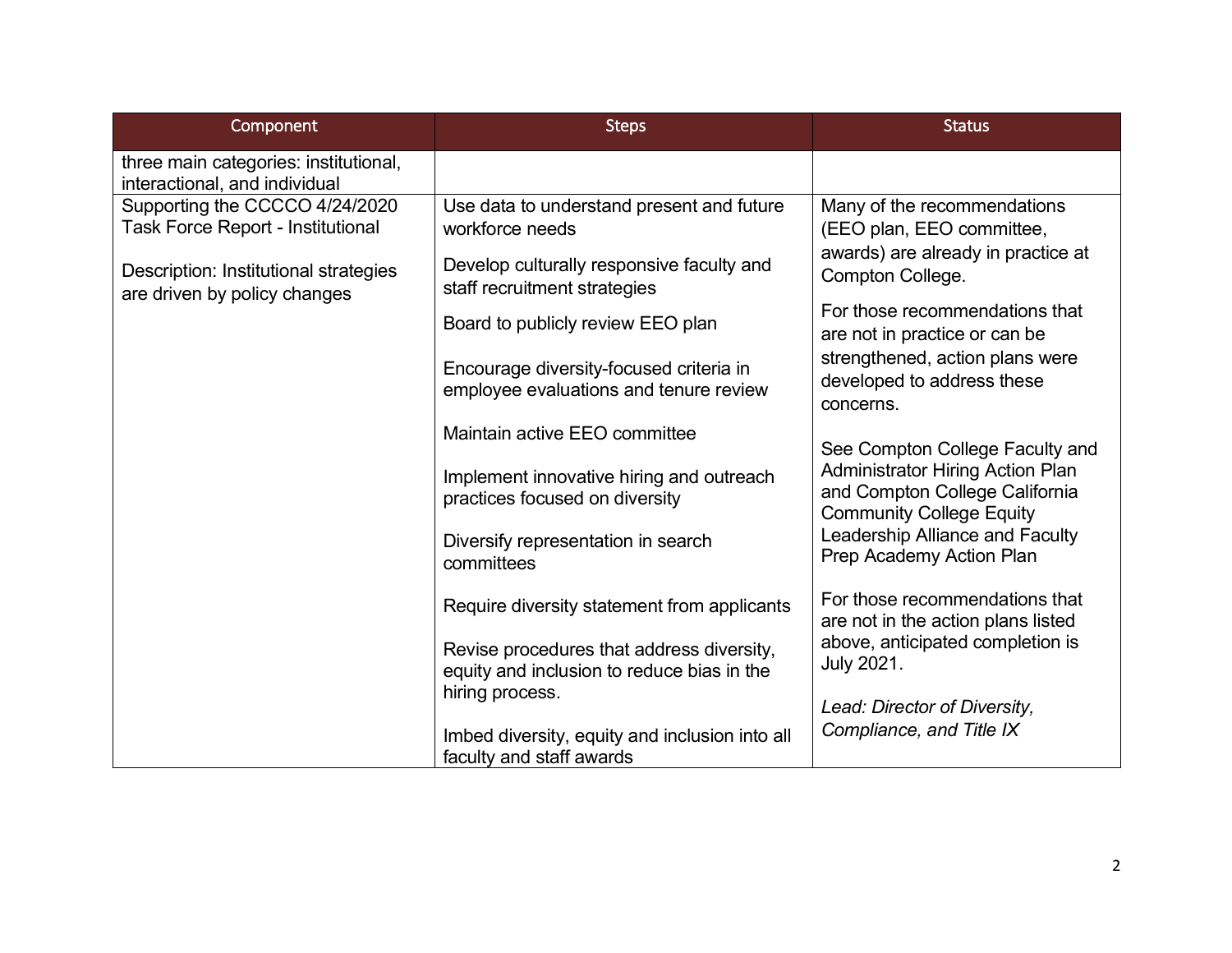| Component                                                                                                                                                              | <b>Steps</b>                                                                                                                 | <b>Status</b>                                                                                                |
|------------------------------------------------------------------------------------------------------------------------------------------------------------------------|------------------------------------------------------------------------------------------------------------------------------|--------------------------------------------------------------------------------------------------------------|
| Supporting the CCCCO 4/24/2020<br><b>Task Force Report - Interactional</b><br>Description: Interactional strategies<br>are driven by changes to existing<br>procedures | Host open houses for prospective<br>candidates with panels of current faculty and<br>deans                                   | These recommendations echo the<br>recommendations made by the<br><b>USC Center for Urban Education.</b>      |
|                                                                                                                                                                        | Design professional development workshops<br>to increase knowledge and understanding of<br>cultural competency and diversity | See Compton College Faculty and<br>Administrator Hiring Action Plan for<br>detailed dates.                   |
|                                                                                                                                                                        | Advertise jobs via diversity-oriented<br>channels                                                                            | For those recommendations that<br>are not in the action plan,                                                |
|                                                                                                                                                                        | Develop an employee diversification<br>component as part of the EEO plan                                                     | anticipated completion is July 2021.                                                                         |
|                                                                                                                                                                        | Establish a diversity component in faculty<br>evaluations                                                                    | Lead: Director of Diversity,<br>Compliance, and Title IX,<br><b>Professional Development Manager</b>         |
|                                                                                                                                                                        | Conduct exit interviews of faculty who leave                                                                                 |                                                                                                              |
|                                                                                                                                                                        | Diversify hiring or screening committees with<br>members of diverse educational<br>background, gender and ethnicity.         |                                                                                                              |
| Supporting the CCCCO 4/24/2020<br><b>Task Force Report - Individual</b>                                                                                                | Provide campuswide cultural competency<br>and implicit bias training                                                         | These recommendations echo the<br>current work being done by the<br>Compton College and USC Race             |
| Description: Individual strategies are                                                                                                                                 | Provide professional support for classified                                                                                  | and Equity Center partnership, the                                                                           |
| driven by activities that promote<br>supportive and inclusive behaviors                                                                                                | staff to build capacity and career growth with<br>an emphasis on equity and diversity.                                       | <b>Compton College Comprehensive</b><br>Action Plan, the Human Resources<br>Staffing Plan, and the EEO Plan. |
|                                                                                                                                                                        | Establish pipeline programs to diversify the<br>faculty applicant pools.                                                     |                                                                                                              |